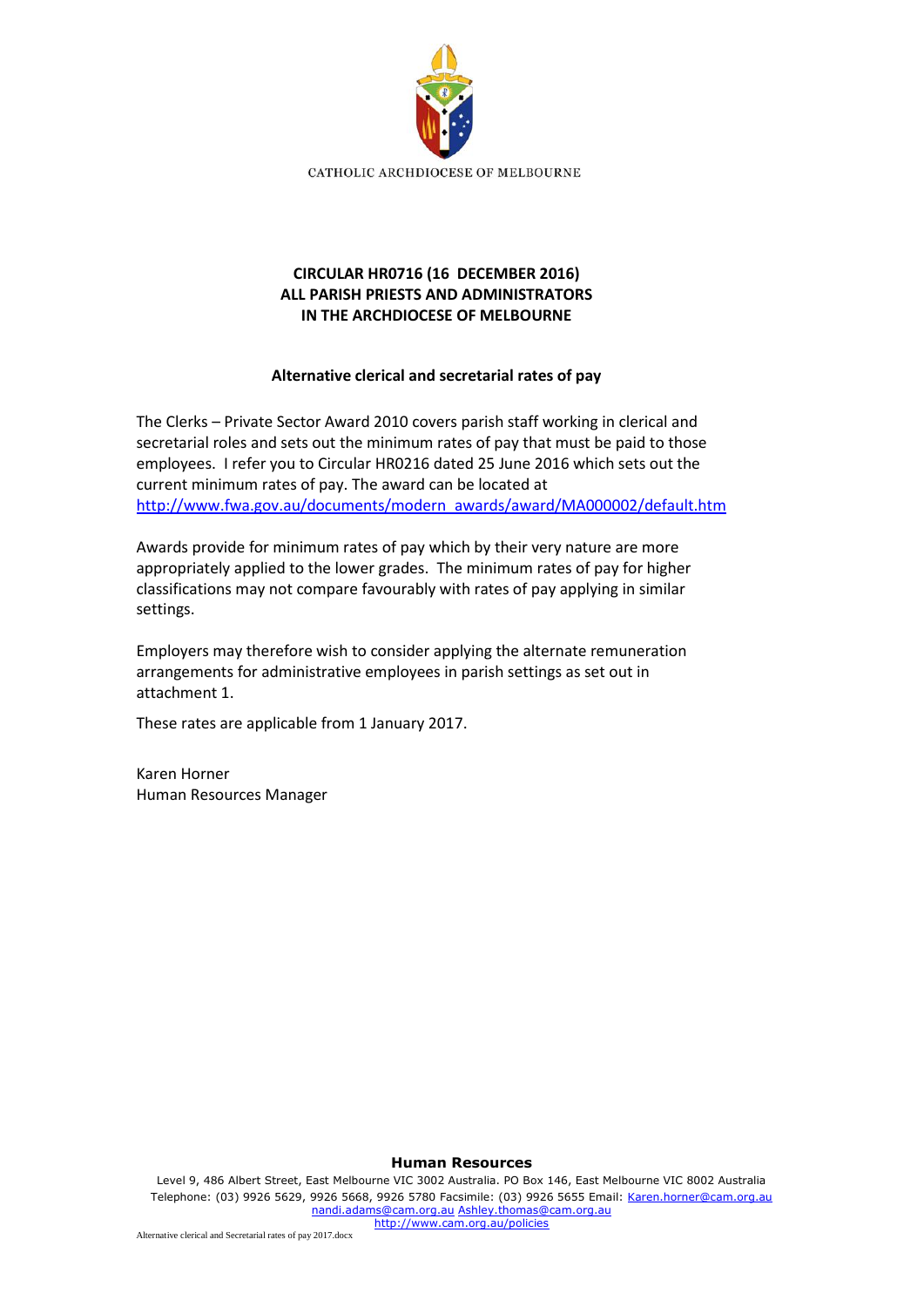### Attachment 1

#### **Alternative remuneration arrangements**

#### **Parish Secretary/Administrative Assistant Grade 1**

| <b>Work descriptors:</b>        |                                                                                                                                                                                                                                                                                                                                                                                                                                                                                                                                                                                                                                                                                             | As per the Award Grades 1 or 2                                                                                           |              |           |          |
|---------------------------------|---------------------------------------------------------------------------------------------------------------------------------------------------------------------------------------------------------------------------------------------------------------------------------------------------------------------------------------------------------------------------------------------------------------------------------------------------------------------------------------------------------------------------------------------------------------------------------------------------------------------------------------------------------------------------------------------|--------------------------------------------------------------------------------------------------------------------------|--------------|-----------|----------|
| Pay rates                       |                                                                                                                                                                                                                                                                                                                                                                                                                                                                                                                                                                                                                                                                                             | As per the Award Grade 1 or Grade 2                                                                                      |              |           |          |
| <b>Parish Secretary Grade 2</b> |                                                                                                                                                                                                                                                                                                                                                                                                                                                                                                                                                                                                                                                                                             |                                                                                                                          |              |           |          |
| <b>Descriptors:</b>             |                                                                                                                                                                                                                                                                                                                                                                                                                                                                                                                                                                                                                                                                                             | Appropriate to a Secretary in a small to medium single site parish where the<br>employee undertakes Award Grade 3 tasks. |              |           |          |
| Pay rates<br>٠<br>$\bullet$     | Set annually by the diocese and tied to movements in the $25th$ percentile of<br>the labour market, ie where 75% of employers pay higher rates of pay.<br>A pay range where movement is based on performance, general wage<br>movements and retention factors rather than time spent in the job, ie there<br>are no automatic increments and employers can decide, on the basis of<br>performance and retention factors, the point in the range to set the salary.<br>The remuneration matrix set out in attachment 2 may be helpful.<br>A pay range where rates are reviewed annually at the end of the year and<br>where uplifts take effect from the commencement of the following year. |                                                                                                                          |              |           |          |
|                                 | 2017                                                                                                                                                                                                                                                                                                                                                                                                                                                                                                                                                                                                                                                                                        | Annual rate                                                                                                              | Weekly rates | Part time | Casual   |
|                                 | rates                                                                                                                                                                                                                                                                                                                                                                                                                                                                                                                                                                                                                                                                                       | 38 hr week                                                                                                               | 38 hr week   | per hour  | per hour |
|                                 | Minimum                                                                                                                                                                                                                                                                                                                                                                                                                                                                                                                                                                                                                                                                                     | \$48,281                                                                                                                 | \$928.48     | \$24.43   | \$30.54  |
|                                 | Mid point                                                                                                                                                                                                                                                                                                                                                                                                                                                                                                                                                                                                                                                                                   | \$50,822                                                                                                                 | \$977.34     | \$25.72   | \$32.15  |
|                                 | Maximum                                                                                                                                                                                                                                                                                                                                                                                                                                                                                                                                                                                                                                                                                     | \$53,363                                                                                                                 | \$1026.21    | \$27.00   | \$33.75  |

## **Parish Secretary Grade 3**

**Descriptors:** • Appropriate to a Secretary in a large or multiple parish setting where the employee undertakes Award Grade 4 or 5 tasks.

**Pay rates •** As with Parish Secretary Grade 2.

| 2017      | Annual rate | Weekly rates | Part time | Casual   |
|-----------|-------------|--------------|-----------|----------|
| rates     | 38 hr week  | 38 hr week   | per hour  | per hour |
| Minimum   | \$54,316    | \$1,044.53   | \$27.49   | \$34.36  |
| Mid point | \$57,175    | \$1,099.52   | \$28.93   | \$36.16  |
| Maximum   | \$60,033    | \$1,154.48   | \$30.38   | \$37.97  |